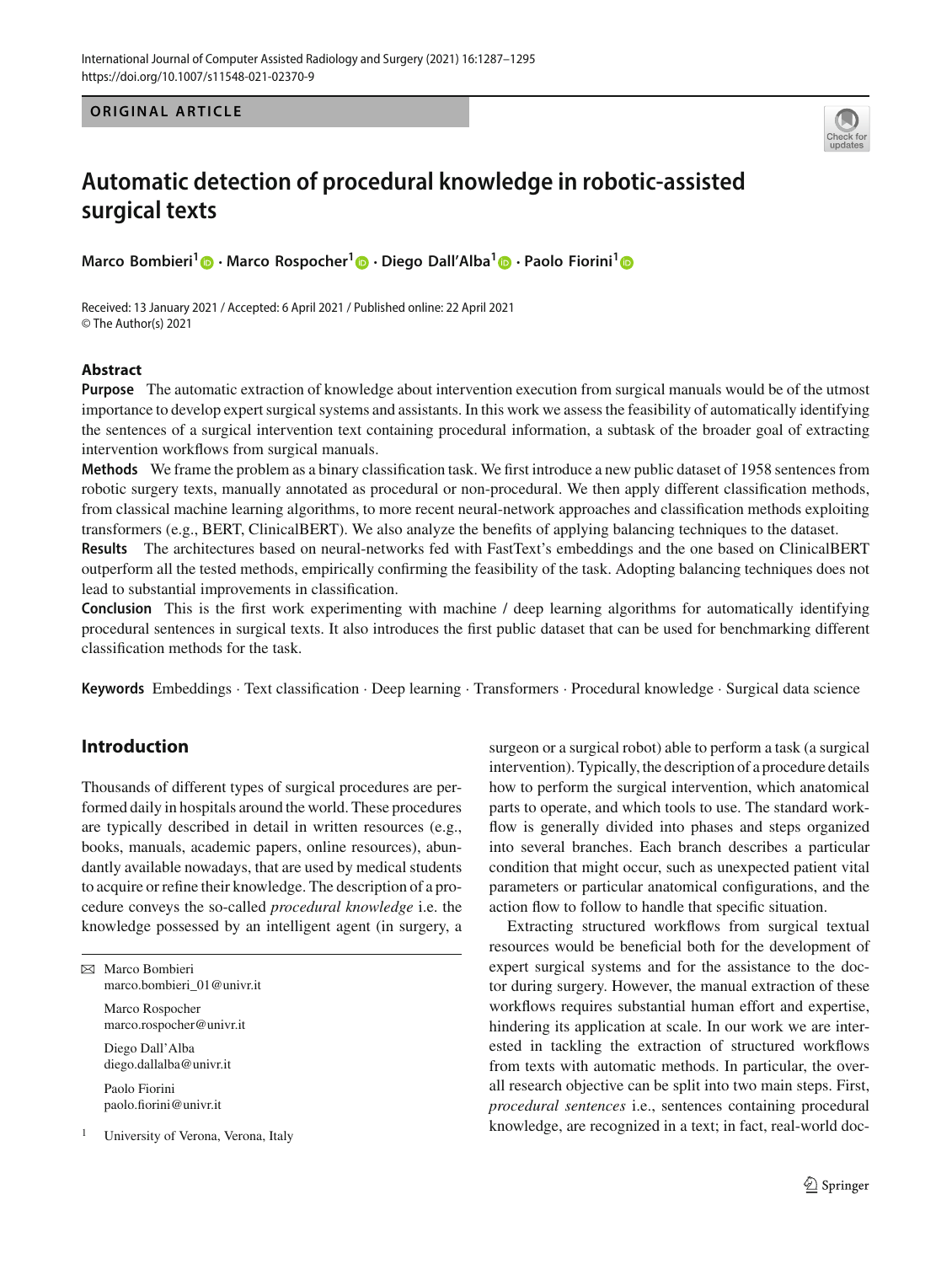uments describing surgical processes usually include also descriptive information, which is not useful to extract the workflow. Then, the recognized sentences are used to extract knowledge and model the procedure workflow.

This paper presents our novel contribution to address the first of the above steps. To the best of our knowledge, no previous works investigated the *automatic* identification of procedural sentences in surgical texts. We tackle this problem by applying different machine learning (ML) and deep learning (DL) algorithms. In addition to consolidated ML approaches available in literature and tested in other domains, we experiment with the FastText Classifier, since it allows to achieve state-of-the-art performance in numerous text classification tasks. Moreover, we investigate the use of the subword-enriched word embeddings returned by FastText as features for a one-Dimensional Convolutional Neural-Network (1D-CNN) and a Bidirectional Long Short-Term Memory (Bi-LSTM) Neural-Network (NN). Finally, we test Transformers-based classification methods, fine-tuning some pre-trained language models for the considered task.

To train and benchmark all these approaches, we introduce a novel surgical textual dataset, consisting of sentences from surgical texts that we manually annotate as procedural or non procedural.

In summary, the contribution of the paper is threefold:

- the proposal to address the detection of procedural knowledge in surgical texts as a sentence classification task;
- a novel, publicly-available, manually-annotated surgical text dataset for benchmarking classification methods;
- a preliminary assessment on this dataset of various stateof-the-art classification methods.

The paper is organized as follows: in Sect. [2,](#page-1-0) we briefly describe relevant methods available in literature for procedural knowledge detection in other domains and for supervised text classification; in Sect. [3,](#page-2-0) we describe the characteristics of the contributed dataset, the preprocessing techniques applied, and methods used for the detection of procedural sentences. In Sect. [4,](#page-4-0) we present and discuss the results, while in Sect. [5,](#page-6-0) we summarize the work done and present future works.

## <span id="page-1-0"></span>**State of the art**

To the best of our knowledge, no works have tackled so far the problem of detecting procedural sentences in surgical documents. However, approaches for detecting procedural sentences have been proposed in other domains and applied to typologies of textual content substantially different than the description of a surgical procedure, such as repair instructions [\[17](#page-7-0)[,27](#page-8-0)[,30\]](#page-8-1), technical support documenta-

tion [\[2](#page-7-1)[,8](#page-7-2)[,17](#page-7-0)], instructions for nanomaterials' synthesis [\[28](#page-8-2)], cooking recipes [\[17](#page-7-0)[,30](#page-8-1)] and medical abstracts [\[24\]](#page-8-3).

In [\[2\]](#page-7-1), the authors tackle the problem of procedural knowledge detection in technical documentation as a classification task. They use a linear Support Vector Machine (SVM) exploiting both linguistic (usage of imperative, declarative, conditional or passive form) and structural (e.g., section/subsection organization, bulleted-list usage) features, showing that both of them contribute to improve performances.

The authors of [\[17](#page-7-0)] address the problem of identifying sentences mentioning actions in cooking recipes and maintenance manuals, exploiting a CNN fed with word embeddings. Classification ("relevant", "irrelevant") of recipe (for nanomaterials' synthesis) sentences is investigated also in [\[28](#page-8-2)], where the authors use a Naïve Bayes classifier fed with features such as word counts, TF-IDF (Term Frequency-nverse Document Frequency) and N-grams.

In [\[27](#page-8-0)], the authors pursue the detection of repair instructions in user-generated text from automotive web communities. Various features (bag-of-words, bag-of-bigrams, post length, readability index), including structural ones (repair instructions are often provided as bulleted or numbered lists) are fed to several ML methods, from classical ones (e.g., Random Forest) to Neural-Networks (single and multilayer perceptrons).

In [\[8](#page-7-2)], an SVM is applied for detecting procedural sentences in technical support documentation, where procedures are typically described using lists. Besides traditional features, such as TF-IDF, the authors show the effectiveness of exploiting also information on the list type, contextual features (e.g., sentences introducing a list), and the usage of imperatives.

The authors of [\[24](#page-8-3)] address the detection of procedural knowledge in MEDLINE abstracts. In their work, procedural knowledge is defined as a set of *unit procedures* (each consisting of a *Target*, *Action* and *Method*) organized for solving a specific purpose. The proposed solution works in two steps. First, SVMs and Conditional Random Fields (CRFs) are combined for detecting sentences (purpose/solution) that may contain unit procedures, feeding them with content (unigrams and bigrams), position (sentence number in the abstract), neighbor (content features of nearby sentences) and ontological features (usage of terms from reference vocabularies). Then, sequence labeling with CRFs is performed to identify the components of unit procedures.

Finally, the authors of [\[30](#page-8-1)] address the extraction of procedural knowledge from structured instructional texts. First, they partition sentences into related segments, from which finite-state grammars are applied to extract procedural elements. Next, basic rule-based reasoning is applied to resolve certain types of omissions and ambiguities in instructions.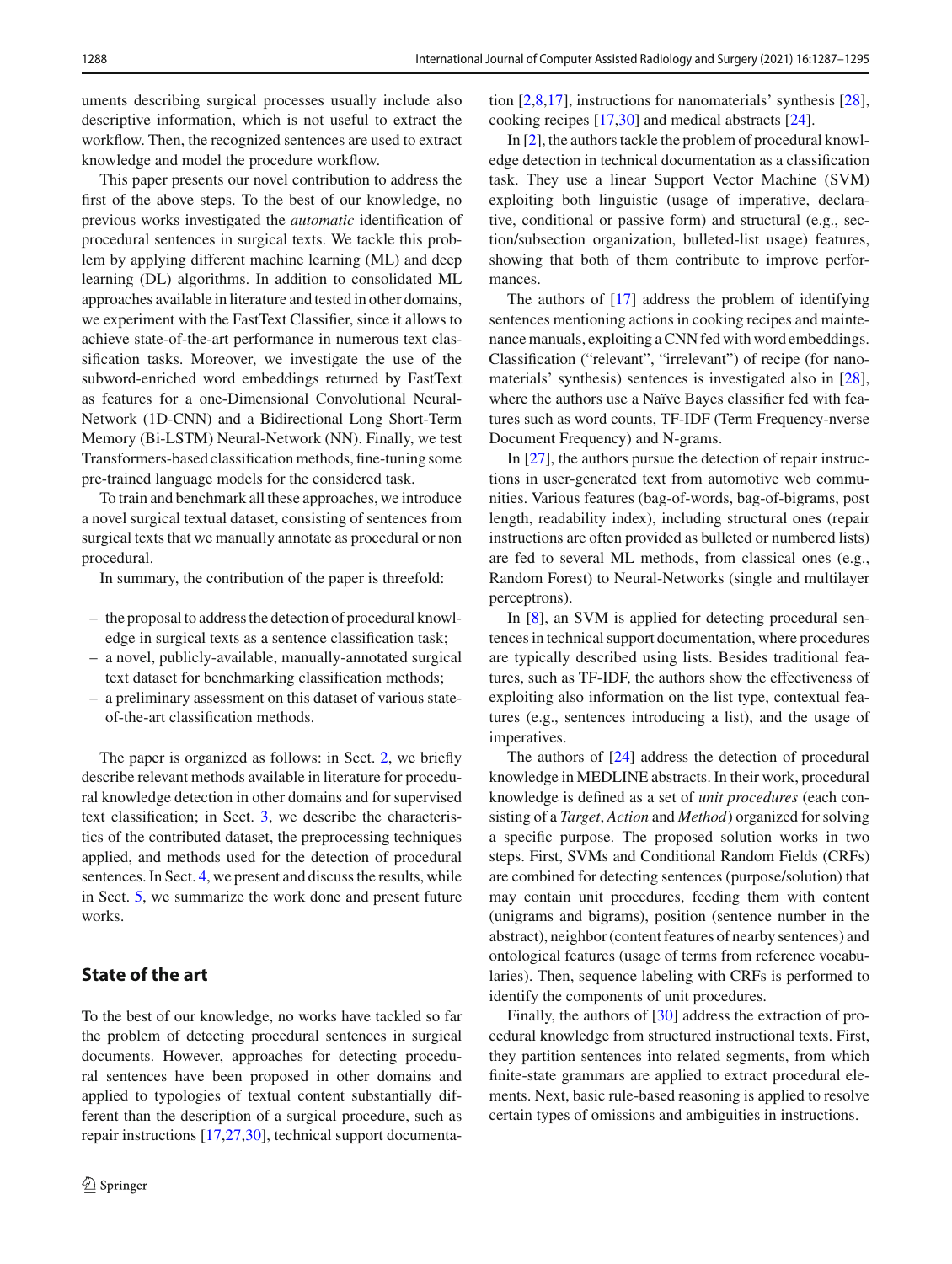While all these works address the detection of procedural knowledge from written text, we remark that the proposed methods have been applied on typologies of textual content substantially different from the description of a surgical procedure. Troubleshooting and product documentation, cocking recipes, maintenance manuals, and repair instructions differ from descriptions of surgical procedures both on the terminological/language level and the structural one: typically these kinds of texts are structurally organized, frequently using numbered/bulleted lists—a characteristic effectively exploited as feature in many of the discussed approaches—while no established standard way to describe a surgical procedure exists. In addition, surgical interventions are mainly presented in a prose-like style. Indeed, the scenario where structural features cannot be exploited is considered more challenging to tackle (c.f. [\[8\]](#page-7-2)).

Furthermore, all the aforementioned approaches have been applied on domains that are substantially different from the surgical one. In this regards, the closest work is [\[24](#page-8-3)]: however, MEDLINE abstracts are substantially different from intervention descriptions (e.g., MEDLINE abstracts are typically semantically divided into blocks such as Objective, Background, Methods, etc.), and the goal of the authors is to identify (a few) methodological sentences among an abstract text, while our goal is identify all the sentences in a intervention procedure description that detail some surgical action performed.

## <span id="page-2-0"></span>**Proposed method**

In this section, we first describe the collected dataset and then we detail our processing approach. We remark that our goal is not to propose a new state-of-the-art method for text classification but to assess whether the automatic classification of procedural knowledge in surgical written texts (never studied in literature before) can be effectively solved with ML or DL techniques for text classification.

#### **Dataset**

In order to train and test a supervised classification approach to automatically identify procedural sentences, a dataset of sentences labeled as procedural/non-procedural is needed. Given the lack of such a dataset in the literature, we manually constructed and annotated a new dataset, called SPKS (Surgical Procedural Knowledge Sentences) $<sup>1</sup>$  $<sup>1</sup>$  $<sup>1</sup>$  composed by</sup> 1958 sentences (37022 words—3999 unique words) from a recent surgical robotics book [\[7](#page-7-3)] and from some papers [\[15](#page-7-4)[,21](#page-7-5)[,22](#page-7-6)]. These documents were produced by different authors, and vary greatly in the writing style: the procedure descriptions are essential and schematic in some cases, while longer sentences enriched with background information are used in others. The dataset consists of 20 descriptions of real-world procedures (taken as-is from the sources), from different surgical fields (urological, gynecological, gastrointestinal and thoracic). Regarding the book [\[7\]](#page-7-3), we have arbitrarily selected without lack of generality a few (among many) of the sections describing surgical procedures (full section details on the dataset web-page). More precisely, we have only annotated those chapters and sections that, given their name (e.g. "Operational steps"), are expected to describe the procedure of a surgical intervention, leaving out evidently unrelated ones (e.g., "History of Robots and Robotic Surgery"). This because our goal is to identify the sentences in a procedure description that detail some of the surgical actions performed, automatically cleaning out all those sentences that are not-relevant for building a procedural workflow. Irrelevant sentences account for a substantial amount, as we will show later in the dataset statistics.

Each sentence in the selected procedure texts was manually annotated as *procedural* or *non-procedural*. To guide the annotation work and reduce labelling ambiguities (e.g., the same sentence may contain both procedural and nonprocedural information), we defined some guidelines to be followed:

- *procedural*: a sentence describing at least one action by the robot or the human surgeon, being it an intervention on the body or the positioning of the robot;
- *non-procedural*: a sentence that does not include any indication of a specific surgeon action, but rather describes anatomical aspects, exceptional events that can occur during surgery and general indications that are not specific of a single step of the intervention.

The actual annotation of the 1958 sentences was performed by a single human annotator (M.Sc. with "C1" English language proficiency) with a 2-year experience in the robotic-surgical domain. The annotation of the whole dataset required approximately 65 working hours to the annotator. As frequently occurring with text classification tasks, the resulting annotated dataset is slightly unbalanced: ∼64% of all the sentences are classified as procedural, while the remaining ∼36% as non-procedural. That is, approximately one-third of the sentences in the collected text describing surgical intervention procedures does not describe concrete surgeon actions, and therefore these sentences are potentially not-relevant for deriving the intervention workflow.

As manual annotation is a rather subjective process, performed in our case by a single annotator, in order to assess the general adherence of the annotations produced with respect to the presented guidelines, we performed an interannotation agreement analysis: 98 sentences, approximately

<span id="page-2-1"></span><sup>1</sup> Dataset web-page: [https://gitlab.com/altairLab/spks-dataset.](https://gitlab.com/altairLab/spks-dataset)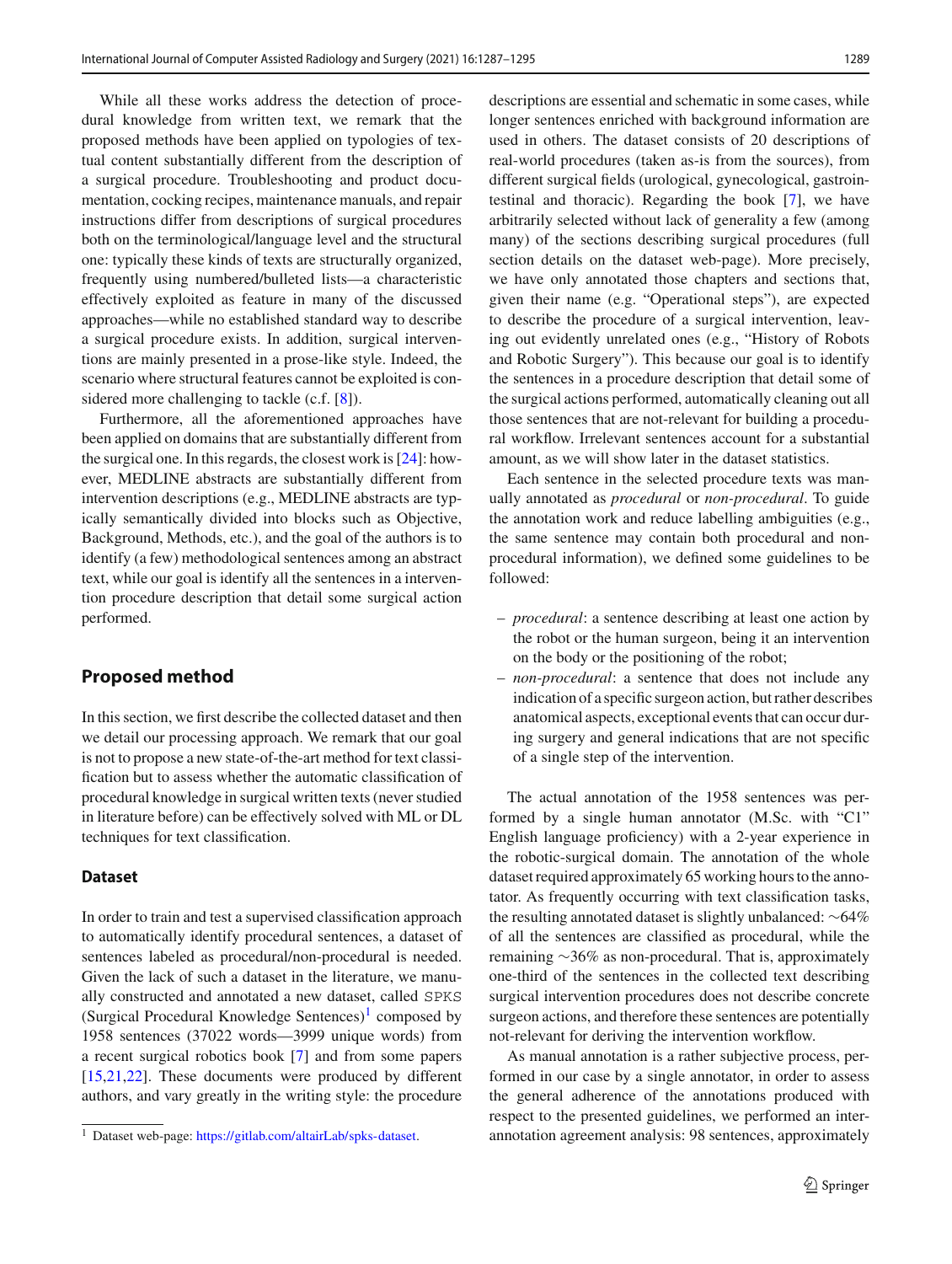5% of the overall dataset, were randomly sampled, respecting the procedural/non-procedural balancing of the dataset, and a second expert (Ph.D. with "C1" English language proficiency, computer science background) was asked to annotate them following the same guidelines. We obtained a Kappa coefficient of 0*.*93 which indicates an almost perfect level of agreement between the two annotators [\[12\]](#page-7-7).

Our dataset is absolutely unique in literature and is freely available for research purposes. For a more detailed description of the dataset and requesting its download, we refer the reader to the dataset web-page.

#### **Preprocessing the dataset**

In this paper, we tested different combinations of text normalization techniques in order to reduce the number of word forms in the original dataset and thus limiting noisy features. In particular, we lowercased each word, we replaced each number with a fixed placeholder, we removed punctuation, leading/ending white spaces, and stopwords. We also experimented combining these techniques with either lemmatization or stemming, but they turned out to be ineffective in our evaluation scenario.

### **Classifiers**

We frame the problem of automatically detecting procedural sentences in a written surgical intervention text as a sentence classification task. Many classification algorithms were proposed over the years, and to better assess the feasibility of our approach we experimented and compared the performance of different text classifiers, ranging from classical ML approaches to recent NN methods and Transformer-based approaches.

Given the reduced size of the dataset, for each model we applied the nested k\*I-fold cross-validation protocol with k=10 and I=k-1=9. That is, the dataset is split into 10 sets. One by one, a set is selected as*test* set to assess the model performance, while the other 9 are used to fit the model (8 sets - a.k.a. *train* set) and determine the best hyperparameters<sup>[2](#page-3-0)</sup> (1 set - a.k.a. *validation* set), until all possible combinations have been evaluated. The model performance is then the average of the performances on each of the 10 test sets of corresponding model trained and tuned (according to the best hyperparameters) on the remaining 9 sets. This technique ensures that no data leakage can occur [\[5](#page-7-8)].

#### **Classical ML approaches**

We first analyzed some widely used classical ML methods, successfully applied for text classification: namely, *Random Forest* (c.f. [\[23\]](#page-7-10)); *Linear Support Vector Machine* (c.f. [\[20\]](#page-7-11)); *Multinomial Naïve Bayes* (c.f. [\[1\]](#page-7-12)) and *Logistic Regression*  $(c.f. [18])$  $(c.f. [18])$  $(c.f. [18])$ .

These classifiers expect numerical feature vectors with a fixed size, rather than raw text of variable length [\[16\]](#page-7-14), and therefore sentences have to be appropriately pre-processed. Specifically, for each term of a sentence in our dataset, we calculate a measure called *Term-Frequency, Inverse-Document-Frequency* (TF-IDF). A sentence is then represented as a vector, where the components correspond to the most frequent terms of the dataset, and the value in the components is the TF-IDF measure for that term of the sentence. The classifiers are then trained with these vectors.

#### **FastText classifier**

We then decided to test the effectiveness of the FastText Classifier [\[10\]](#page-7-15) for the detection of procedural knowledge in written surgical text. FastText provides a library for efficient learning of word representations and sentence classification. It is widely used for numerous tasks, such as mail classification [\[25](#page-8-4)] and explicit content detection [\[19](#page-7-16)].

In FastText each word of a text is represented as a bag of character n-grams (a.k.a. "subwords"). Subwords allow taking into account the internal structure of the words when building the representation, capturing also morphological aspects of the words. They allow to better deal with languages with large vocabularies and rare words, allowing to compute word representations also for words never seen during the training phase. To perform the classification task, FastText adopts a multinomial logistic regression method, where each input sentence is encoded as a sentence vector, obtained by averaging the FastText word representations of all the words in the sentence.

#### **Neural-network classifiers**

We tested also some Neural-Network classifiers, that proved to be very effective in many different classification tasks and domains (e.g., [\[11](#page-7-17)[,14\]](#page-7-18)):

- a 1D-CNN, i.e., a 1-Dimension Convolutional Neural-Network, one of the most widely used NN models for text classification;
- a Bi-LSTM (Bi-directional Long short-term memory) Neural-Network, an architecture exploiting memory support that is capable of capturing word dependencies inside sentences, even among far away words.

<span id="page-3-0"></span><sup>2</sup> For tuning hyperparameters, we either relied on built-in auto-tune functionalities (c.f., FastText) or the HyperBand algorithm [\[13](#page-7-9)].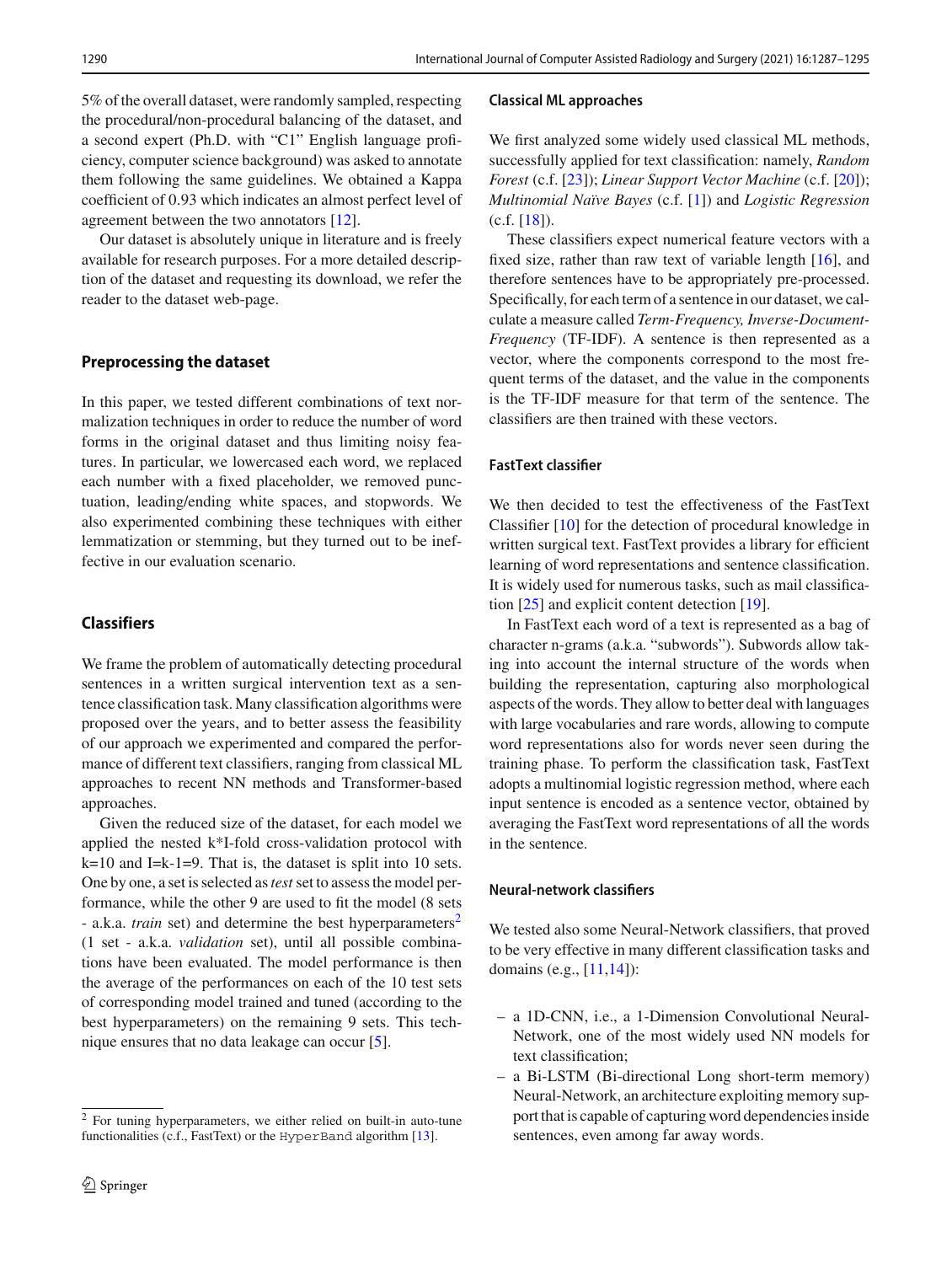Given the possibility to build the FastText word embeddings separately from the FastText classifier, both neural approaches here considered were fed with the same sentence vectors used to train and evaluate the FastText classifier. This also allows us to draw a direct comparison between the efficient linear classifier implemented in FastText and the more advanced neural approaches.

#### <span id="page-4-2"></span>**Transformer-based classifiers**

One of the most recent achievement in NLP was the release of Google's BERT [\[6](#page-7-19)], an auto-encoding language model based on the multi-layer bidirectional Transformer encoder implemented in [\[26](#page-8-5)], that enables to achieve state-of-the-art performance on many NLP tasks $3$  such as question answering and language understanding. Differently from other word representation approaches (e.g., FastText), word vectors in BERT are *contextualized*, meaning that the embedding of a word will be different according to the sentence in which it is used. It is a pre-training approach (on the Masked Language Model task), that can be fine-tuned (even with a relatively small amount of data) on a specific task of interest, without having to rebuild the whole model from scratch. For our purposes, it means that we can fine-tune BERT for procedural sentences classification.

A possible limitation in the application of BERT for procedural sentence classification in surgical texts is that the language model is pre-trained on general domain texts (800M words from BooksCorpus and 2500M words from English Wikipedia), which are substantially different than the robotic-surgery documents we are working with, and this may negatively affect classification performance. To possibly mitigate this, we decided to evaluate also the impact of ClinicalBERT [\[3\]](#page-7-20), a language model pre-trained on clinical notes and Electronic Health Records (EHR). While still different than surgical procedure descriptions, these texts are certainly closer to the robotic-assisted surgery domain than those used for training BERT.

In order to fine-tune BERT and ClinicalBERT for procedural sentence classification in robotic-assisted surgical texts, these pre-trained models have to be modified to produce a classification output (procedural/non-procedural). This is achieved by adding a classification layer on top of the pretrained models, and then by training the entire model on our annotated dataset until the resulting end-to-end model is wellsuited for our task. In details, for the sentence classification part, we actually use a single linear layer, similarly to what done in [\[3\]](#page-7-20). Note that some pre-processing of the dataset has to be performed in order to use its texts to fine-tune BERT and ClinicalBERT, such as word tokenization and index mapping to the tokenizer vocabulary, and fixed-length normalization (by truncation or padding) of all texts.

#### **Research questions and evaluation metrics**

In this paper we investigate the following research questions:

- RQ1 Are the TF-IDF features fed to classic classification algorithms sufficient to detect procedural knowledge in surgical written texts? Is it necessary to resort to more sophisticated techniques of word embeddings and NNs? Do more modern and complex methods based on fine-tuning pre-trained language models outperform the other considered approaches?
- RQ2 Do some dataset balancing techniques positively impact the performances of procedural sentence classification?

To address these research questions, we compare the prediction of the various classifiers against some gold annotations (i.e. a set of sentences annotated with a procedural/nonprocedural label). We do the comparison computing standard metrics adopted in binary classification tasks (c.f. [\[29\]](#page-8-6)): Macro-Averaged Metrics, i.e., Precision (P), Recall (R), F-Score (F1); Weight-Averaged Metrics, i.e., w-Precision  $(wP)$ , w-Recall  $(wR)$ , w-F-Score  $(wF1)$ ; and, Accuracy  $(A)$ .

## <span id="page-4-0"></span>**Results and discussion**

In the first four rows of Table [1,](#page-5-0) we report the classification performance of the classical ML algorithms that exploit TF-IDF as features. The considered ML approaches based on TF-IDF have mediocre performance when used to solve this task. This fact could be due to the unbalanced dataset, which is difficult to be handled by standard ML algorithms. Classical ML approaches are often biased towards the majority class (F1 scores on the procedural class are substantially higher than on the non-procedural one), not considering the data distribution. In the worst case, minority classes are treated as outliers and ignored. Moreover, TF-IDF cannot account for the similarity between the words in a document since each word is independently presented as an index. Among the considered ML algorithms, Random-Forest obtains the highest F1 scores.

The fifth row of Table [1](#page-5-0) summarizes the performance of the FastText classifier. All scores demonstrate that FastText obtains much higher classification performance than the best considered ML method (Ra-Fo). In particular, it provides an improvement of 10*.*56% over Macro-F1 and 8*.*15% over Weighted-F1.

We then fed the FastText word embeddings learned on the dataset to a 1D-CNN and a Bi-LSTM. The adoption of more complex classification models allows, in our task, to sub-

<span id="page-4-1"></span><sup>&</sup>lt;sup>3</sup> Although some recent work claims that it does not really understand language [\[9\]](#page-7-21).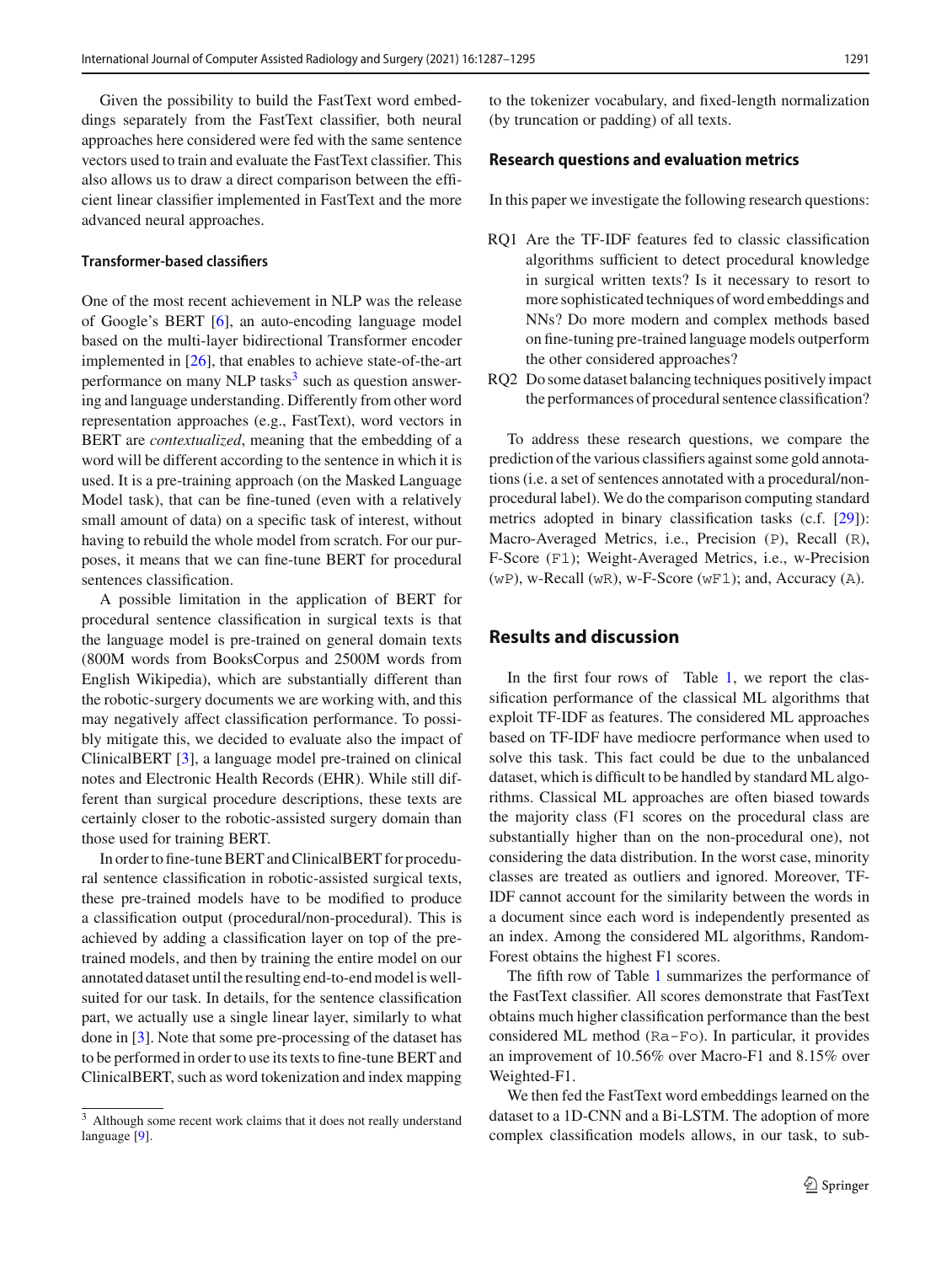<span id="page-5-0"></span>

| Method                | Procedural |       | Non-Procedural |       |        | A     | Macro |       |       | Weighted |       |       |       |
|-----------------------|------------|-------|----------------|-------|--------|-------|-------|-------|-------|----------|-------|-------|-------|
|                       | P          | R     | F1             | P     | R      | F1    |       | P     | R     | F1       | wP    | wR    | wF1   |
| RandomForest          | 0.738      | 0.913 | 0.816          | 0.747 | 0.443  | 0.556 | 0.740 | 0.743 | 0.678 | 0.686    | 0.741 | 0.740 | 0.721 |
| MultinomialNaïveBayes | 0.717      | 0.965 | 0.823          | 0.852 | 0.344  | 0.491 | 0.737 | 0.785 | 0.655 | 0.657    | 0.767 | 0.737 | 0.701 |
| LinearSVM             | 0.706      | 0.964 | 0.815          | 0.835 | 0.308  | 0.450 | 0.723 | 0.770 | 0.636 | 0.633    | 0.753 | 0.723 | 0.681 |
| LogisticRegression    | 0.678      | 0.981 | 0.802          | 0.861 | 0.199  | 0.323 | 0.694 | 0.770 | 0.590 | 0.562    | 0.745 | 0.694 | 0.626 |
| FastText              | 0.821      | 0.846 | 0.833          | 0.720 | 0.683  | 0.701 | 0.786 | 0.771 | 0.765 | 0.767    | 0.784 | 0.786 | 0.785 |
| FastText[bal]         | 0.824      | 0.846 | 0.835          | 0.722 | 0.689  | 0.705 | 0.788 | 0.773 | 0.767 | 0.770    | 0.786 | 0.788 | 0.787 |
| $1D-CNN$              | 0.889      | 0.834 | 0.861          | 0.742 | 0.821  | 0.780 | 0.829 | 0.816 | 0.828 | 0.820    | 0.835 | 0.829 | 0.831 |
| 1D-CNN [bal]          | 0.881      | 0.851 | 0.866          | 0.758 | 0.803  | 0.780 | 0.833 | 0.819 | 0.827 | 0.823    | 0.836 | 0.833 | 0.834 |
| <b>BiLSTM</b>         | 0.894      | 0.896 | 0.895          | 0.820 | 0.817  | 0.818 | 0.867 | 0.857 | 0.856 | 0.857    | 0.867 | 0.867 | 0.867 |
| BiLSTM[bal]           | 0.887      | 0.910 | 0.898          | 0.837 | 0.801  | 0.819 | 0.870 | 0.862 | 0.855 | 0.859    | 0.869 | 0.870 | 0.869 |
| <b>BERT</b>           | 0.875      | 0.916 | 0.895          | 0.843 | 0.775  | 0.808 | 0.864 | 0.859 | 0.845 | 0.851    | 0.863 | 0.864 | 0.863 |
| BERT[bal]             | 0.867      | 0.922 | 0.894          | 0.850 | 0.757  | 0.801 | 0.862 | 0.859 | 0.840 | 0.847    | 0.861 | 0.862 | 0.860 |
| ClinicalBERT          | 0.886      | 0.915 | 0.900          | 0.845 | 0.797  | 0.821 | 0.872 | 0.866 | 0.856 | 0.860    | 0.871 | 0.871 | 0.871 |
| ClinicalBERT[bal]     | 0.874      | 0.922 | 0.897          | 0.851 | 0.8771 | 0.809 | 0.866 | 0.862 | 0.846 | 0.853    | 0.865 | 0.866 | 0.865 |

**Table 1** Classification performance of the tested methods

"[bal]" indicates training on a 50–50 balanced dataset (upsampling)

Bold values indicate the highest values of the Macro-F1 and Weighted-F1 for each category of classification method considered

stantially improve performance, as confirmed by the seventh and ninth rows of the Table. The 1D-CNN gives an improvement on the Macro-F1 of 6*.*46% and on the Weighted-F1 of 5*.*54%, and the Bi-LSTM contributes to an improvement on the Macro-F1 of 10*.*50% and on the Weighted-F1 of 9*.*45% with respect to FastText performance. The downside is the computational time: with the configurations used in the experiments, FastText is 8 times faster than the 1D-CNN and 40 times faster than the Bi-LSTM.

Finally, the eleventh and thirteenth rows of the Table show that it is possible to achieve high classification performance also using transformer-based pre-trained language models. In particular, ClinicalBERT performs slightly better than Bi-LSTM (+ 0.12% of Macro-F1 and + 0.22% of Weighted-F1), while BERT performs slightly worse than Bi-LSTM. As somehow expected, given the characteristics of the source material used for pre-training the model (c.f., Sect. [3.3.4\)](#page-4-2), ClinicalBERT (pre-trained on clinical notes) performs better than BERT (pre-trained on Wikipedia and BooksCorpus). Computational wise, fine-tuning transformers-based models on our dataset is 4 times slower than training Bi-LSTM.

We also investigated whether it is possible to boost classification performance by balancing the dataset. More precisely, we have applied standard random over-sampling techniques (i.e., the addition of random set of copies of the minority class samples to the data) [\[4](#page-7-22)] to obtain a perfectly balanced (50% procedural / 50% non-procedural) training material, reassessing classification performance. Given the inadequate performance of classical ML algorithms, we have limited this

analysis only to the three approaches that use subword wordembeddings as features and to transformers-based methods. As shown in the rows of Table [1](#page-5-0) tagged with [bal], adopting upsampling techniques does not substantially improve classification results. Indeed, in the case of transformer-based models, balancing the dataset actually has some (limited) detrimental effects.

#### **Answer to research questions**

Based on the reported results, we can answer RQ1 by stating that the considered ML methods fed with TF-IDF features do not provide a satisfactory solution to the problem. Using subword-enriched word embeddings fed to NNs allows to substantially improve the results, achieving overall good performance for the considered classification task  $(Bi$ -LSTM  $wF1 = 0.869$  with balancing). Concerning pretrained language models, a further (marginal) improvement is observed exploiting ClinicalBERT, while fine-tuning the general-domain BERT leads to lower classification performance than Bi-LSTM, showing that, for the considered task, more advanced (yet computationally demanding) techniques do not necessarily produce better results. Overall, the obtained results are certainly satisfactory, confirming the feasibility of automatically detecting procedural sentences in surgical intervention descriptions, and we believe there is still room for improvement, for example by enlarging the dataset.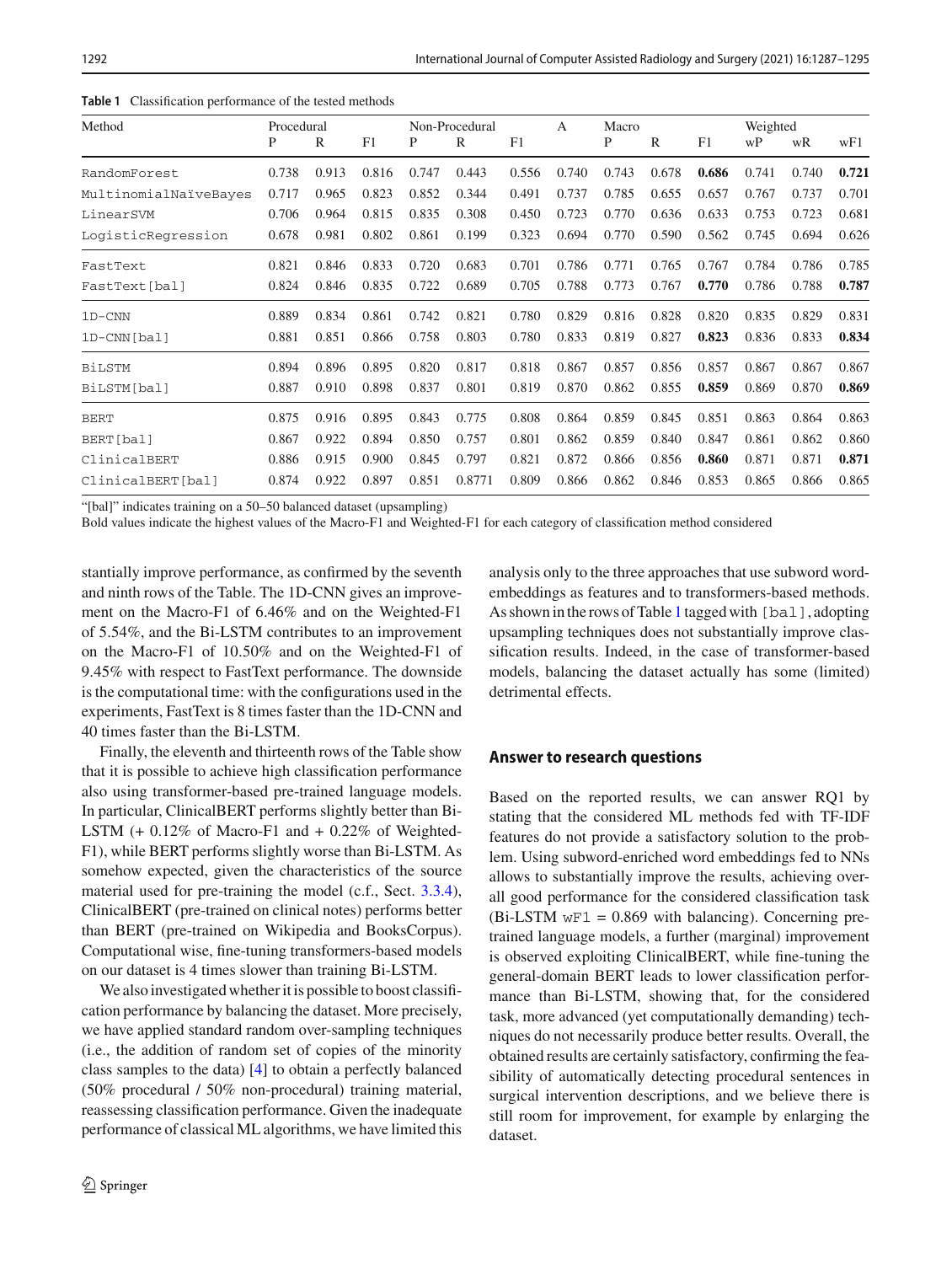

<span id="page-6-1"></span>**Fig. 1** The trend of Macro-F1 of the FastText, Bi-LSTM and ClinicalBERT classifiers, obtained by varying the number of training samples

Moreover, we cannot positively answer RQ2, as we experimentally observed that the adoption of upsampling techniques on the minority class does not substantially improve the performance for the detection of procedural knowledge.

#### **Considerations on the size of the dataset**

We wondered if a dataset of 1958 sentences is large enough for the optimal training of learning approaches for this task, and if there is room to further improve the results by increasing the number of sentences in the dataset. To answer this question, we decided to study the evolution of the Macro-F1 when varying the size of the training dataset. Figure [1](#page-6-1) (left) shows this analysis considering the FastText classifier. The curve tends to flatten out when reaching approximately 800 sentences in the Train dataset, thus possibly suggesting that the addition of more samples will unlikely yield substantially better performances. Figure [1](#page-6-1) (center) shows the same analysis considering the Bi-LSTM classifier. The slope of the curve, especially approaching the whole size of the training dataset, is constantly increasing and does not flatten out. A similar trend, despite with a less prominent increase rate, is obtained for the same analysis on the classifier based on ClinicalBERT, shown in Fig. [1](#page-6-1) (right). These trends somehow suggest that by increasing the number of samples of the dataset, classification performances might be further improved for these two methods.

<span id="page-6-0"></span>Interestingly, the Figure also shows that ClinicalBERT's fine-tuning on our dataset works very well, even for very limited-size datasets (F1*>*0.8 with just 400 samples).

## **Conclusions and future works**

The aim of this work was to introduce and investigate the problem, never tackled before, of the detection of procedural knowledge in written surgical intervention descriptions. The main contributions of this paper are: the proposal of framing the problem as a ML classification task; a novel, publicly accessible, annotated dataset that will allow other interested researchers to tackle this task and benchmark performances; the assessment of several classification methods that could be used for the detection of procedural knowledge in texts.

In particular, we tested the effectiveness of various ML algorithms operating on TF-IDF features, observing their poor performance. Better scores are achieved using the linear classification algorithm implemented by FastText, that works on subword enriched words-embeddings and finally, using the embeddings returned by FastText as the input features of some NN models (1D-CNN, Bi-LSTM). Finally, using ClinicalBERT to detect procedural sentences in robotic-surgical texts proved to be a good choice. From the experiments, it also emerged that balancing the number of class samples in the training dataset does not lead to a substantial performance boost.

We do not claim to have identified the best possible algorithm to tackle this problem nor to have identified the highest classification scores achievable. Our goal was indeed to provide a first assessment of the feasibility of the task using competitive methods. Indeed, we conjecture that the obtained results can still be improved, and we identified several directions for future work.

Concerning the dataset, enlarging it may be beneficial, also in light of the consideration reported toward the end of Sect. [4:](#page-4-0) to potentially speed up the annotation process, active learning could be worth investigating (i.e., collecting gold annotations by asking human evaluators to accept or correct the sentence classification predicted by the trained model).

In this work we tackled the procedural sentence detection task using information solely coming from the sentence to be classified. The integration of additional context-related (e.g., when a sentence is preceded by another "signaling" sentence or it appears in a bullet/numbered list) is worth investigating, in line with the recent work presented in [\[2\]](#page-7-1).

The higher score of ClinicalBERT over BERT, given the nature of the training material used for building them,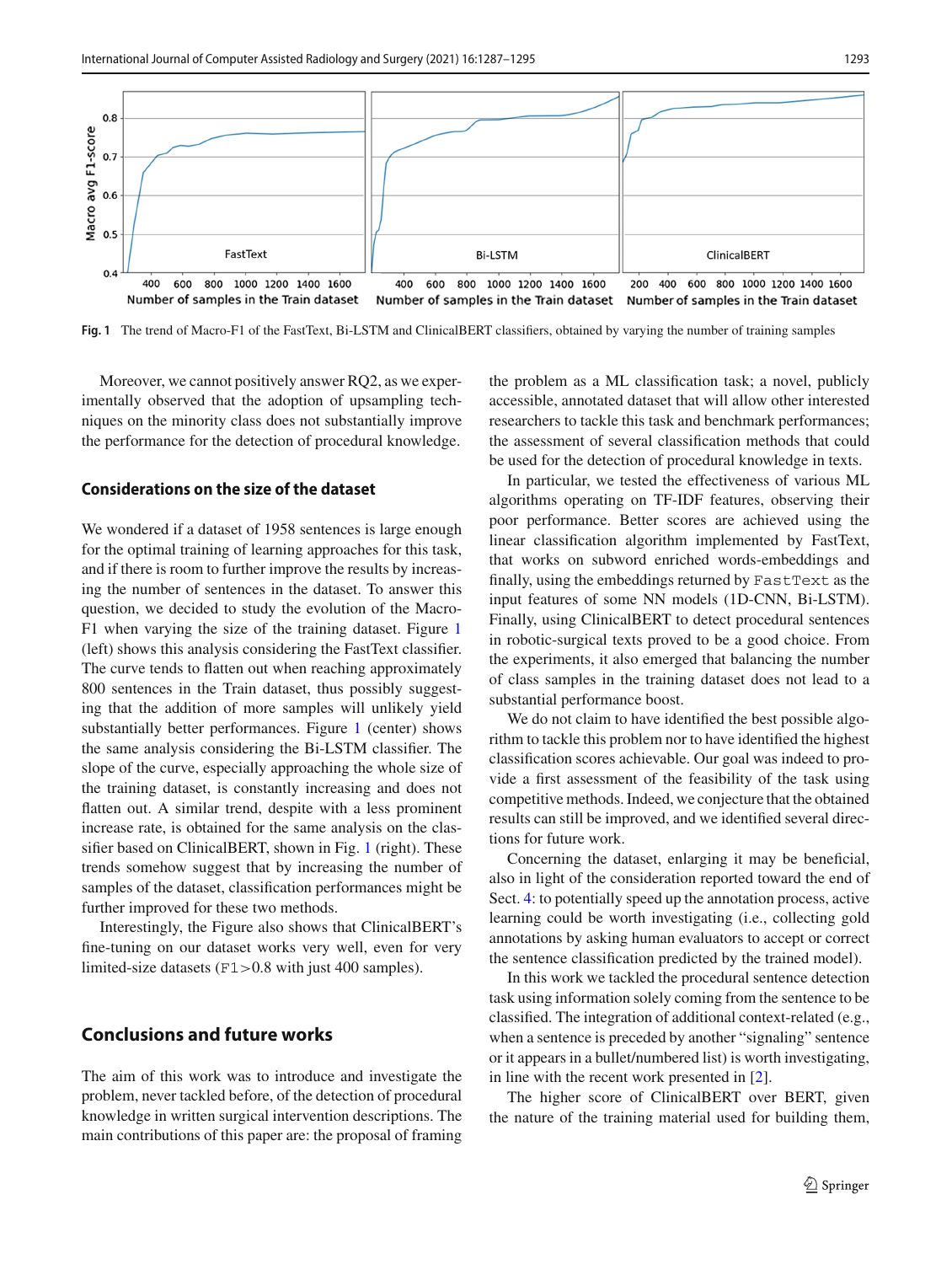suggests that further improvement of the classification performance may be achieved by creating a BERT model specifically trained from scratch on surgical procedural language. Despite the quite demanding process, both in terms of computational power and time, this will also require the collection of a large amount of surgical texts to be used for training.

Finally, we remark that this work is a preparatory activity toward the long-term goal of extracting structured surgical intervention workflows from written procedural documents, a challenging and, to the best of our knowledge, never studied before task in the surgical domain.

**Fundings** Open access funding provided by Università degli Studi di Verona within the CRUI-CARE Agreement. This project has received funding from the European Research Council (ERC) under the European Union's Horizon 2020 research and innovation programme (grant agreement No. 742671 "ARS").

**Code availability** The source code will be released jointly with the dataset to interested researchers.

## **Declarations**

**Conflict of interest** M. Bombieri, M. Rospocher, D. Dall'Alba and P. Fiorini declare that they have no conflict of interest.

**Ethical approval** This article does not contain studies with human participants or animals.

**Informed consent** Statement of informed consent is not applicable since the manuscript does not contain any patient data.

**Open Access** This article is licensed under a Creative Commons Attribution 4.0 International License, which permits use, sharing, adaptation, distribution and reproduction in any medium or format, as long as you give appropriate credit to the original author(s) and the source, provide a link to the Creative Commons licence, and indicate if changes were made. The images or other third party material in this article are included in the article's Creative Commons licence, unless indicated otherwise in a credit line to the material. If material is not included in the article's Creative Commons licence and your intended use is not permitted by statutory regulation or exceeds the permitted use, you will need to obtain permission directly from the copyright holder. To view a copy of this licence, visit [http://creativecomm](http://creativecommons.org/licenses/by/4.0/) [ons.org/licenses/by/4.0/.](http://creativecommons.org/licenses/by/4.0/)

## **References**

- <span id="page-7-12"></span>1. Abbas M, Ali K, Memon S, Jamali A, Memon S, Ahmed A (2019) Multinomial Naive Bayes classification model for sentiment analysis. IJCSNS Int J Comput Sci Netw Secur 19(3):62–67
- <span id="page-7-1"></span>2. Agarwal S, Atreja, S, Agarwal V (2020) Extracting procedural knowledge from technical documents. arXiv preprint [arXiv:2010.10156](http://arxiv.org/abs/2010.10156)
- <span id="page-7-20"></span>3. Alsentzer E, Murphy J, Boag W, Weng WH, Jin D, Naumann T, McDermott M (2019) Publicly available clinical BERT embeddings. In: Proceedings of the 2nd clinical natural language pro-

cessing workshop, Association for Computational Linguistics, Minneapolis, Minnesota, USA, pp 72–78

- <span id="page-7-22"></span>4. Batista G, Prati R, Monard MC (2004) A study of the behavior of several methods for balancing machine learning training data. SIGKDD Explor 6:20–29
- <span id="page-7-8"></span>5. Cawley GC, Talbot NLC (2010) On over-fitting in model selection and subsequent selection bias in performance evaluation. J Mach Learn Res 11(70):2079–2107
- <span id="page-7-19"></span>6. Devlin J, Chang MW, Lee K, Toutanova K (2018) Bert: pre-training of deep bidirectional transformers for language understanding. In: Proceedings of the 2019 conference of the North American chapter of the Association for Computational Linguistics: Human Language Technologies (NAACL-HLT)
- <span id="page-7-3"></span>7. Fong Y, Woo Y, Hyung W, Lau C, Strong V (2018) The SAGES atlas of robotic surgery. Springer, Berlin
- <span id="page-7-2"></span>8. Gupta A, Khosla A, Singh G, Dasgupta G (2018) Mining procedures from technical support documents. [arXiv:1805.09780](http://arxiv.org/abs/1805.09780)
- <span id="page-7-21"></span>9. Jin D, Jin Z, Zhou JT, Szolovits P (2020) Is Bert really robust? A strong baseline for natural language attack on text classification and entailment. Proc AAAI Conf Artif Intell 34(05):8018–8025
- <span id="page-7-15"></span>10. Joulin A, Grave E, Bojanowski P, Mikolov T (2016) Bag of tricks for efficient text classification. arXiv preprint [arXiv:1607.01759](http://arxiv.org/abs/1607.01759)
- <span id="page-7-17"></span>11. Kim Y (2014) Convolutional neural networks for sentence classification. In: Proceedings of the 2014 conference on empirical methods in natural language processing (EMNLP), pp. 1746–1751. Association for Computational Linguistics, Doha, Qatar
- <span id="page-7-7"></span>12. Landis JR, Koch GG (1977) The measurement of observer agreement for categorical data. Biometrics 33(1):159–174
- <span id="page-7-9"></span>13. Li L, Jamieson K, DeSalvo G, Rostamizadeh A, Talwalkar A (2018) Hyperband: a novel bandit-based approach to hyperparameter optimization. J Mach Learn Res 18(185):1–52
- <span id="page-7-18"></span>14. Liu G, Guo J (2019) Bidirectional LSTM with attention mechanism and convolutional layer for text classification. Neurocomputing 337:325–338
- <span id="page-7-4"></span>15. Pardolesi A, Bertolaccini L, Brandolini J, Gallina F, Novellis P, Veronesi G, Solli P (2018) Four arms robotic-assisted pulmonary resection-right lower/middle lobectomy: how to do it. J Thorac Dis 10:476–481
- <span id="page-7-14"></span>16. Pedregosa F, Varoquaux G, Gramfort A,Michel V, Thirion B, Grisel O, Blondel M, Prettenhofer P, Weiss R, Dubourg V, Vanderplas J, Passos A, Cournapeau D, Brucher M, Perrot M, Duchesnay E (2011) Scikit-learn: machine learning in Python. J Mach Learn Res 12:2825–2830
- <span id="page-7-0"></span>17. Qian C, Wen L, Kumar A, Lin L, Lin L, Zong Z, Li S, Wang J (2020) An approach for process model extraction by multi-grained text classification. In: Dustdar S, Yu E, Salinesi C, Rieu D, Pant V (eds) Advanced information systems engineering. Springer, Cham, pp 268–282
- <span id="page-7-13"></span>18. Ramadhan WP, Astri Novianty STMT, Casi Setianingsih STMT (2017) Sentiment analysis using multinomial logistic regression. In: 2017 International conference on control. electronics, renewable energy and communications (ICCREC), pp 46–49
- <span id="page-7-16"></span>19. Rospocher M (2020) Explicit song lyrics detection with subwordenriched word embeddings. Expert Syst Appl 163:113749
- <span id="page-7-11"></span>20. Saigal P, Khanna V (2020) Multi-category news classification using support vector machine based classifiers. SN Appl Sci 2:1–12
- <span id="page-7-5"></span>21. Sarkaria IS, Rizk NP (2014) Robotic-assisted minimally invasive esophagectomy: the IVOR Lewis approach. Thorac Surg Clin 24(2):211–222
- <span id="page-7-6"></span>22. Savitt MA, Gao G, Furnary AP, Swanson J, Gately HL, Handy JR (2005) Application of robotic-assisted techniques to the surgical evaluation and treatment of the anterior mediastinum. Ann Thorac Surg 79(2):450–455
- <span id="page-7-10"></span>23. Shah K, Patel H, Sanghvi D, Shah M (2020) A comparative analysis of logistic regression, random forest and KNN models for the text classification. Augment Hum Res 5:1–16